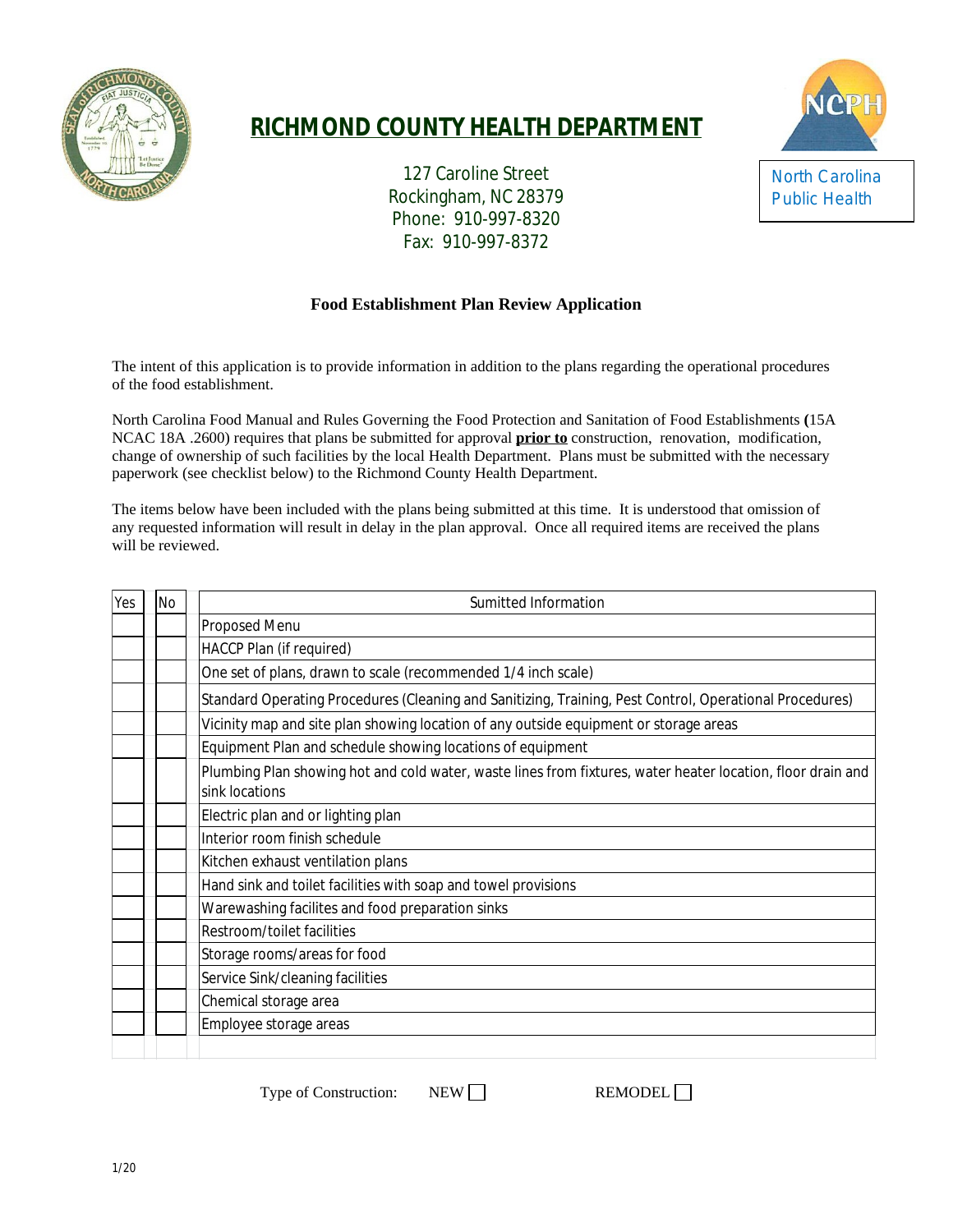| Name of Establishment: Name of Establishment:                                                                                                                                              |                                       |                              |
|--------------------------------------------------------------------------------------------------------------------------------------------------------------------------------------------|---------------------------------------|------------------------------|
|                                                                                                                                                                                            |                                       |                              |
|                                                                                                                                                                                            |                                       | Zip Code: County             |
| Phone (if available):<br><u> 1999 - Andre Standsburg von Berlingen in der Standsburg von Berlingen in der Standsburg von Berlingen in der </u>                                             |                                       | Fax: _______ - _____ - _____ |
|                                                                                                                                                                                            |                                       |                              |
|                                                                                                                                                                                            |                                       |                              |
|                                                                                                                                                                                            |                                       |                              |
| City & State:<br>Telephone: _____ - ____ - _____ Fax: _____- ____ - ____                                                                                                                   |                                       | Zip Code:                    |
|                                                                                                                                                                                            |                                       |                              |
|                                                                                                                                                                                            |                                       |                              |
|                                                                                                                                                                                            |                                       |                              |
|                                                                                                                                                                                            |                                       |                              |
|                                                                                                                                                                                            |                                       |                              |
| Telephone: _____ - ____ - _____ Fax: ____- ___ - ____                                                                                                                                      |                                       |                              |
|                                                                                                                                                                                            |                                       |                              |
| Title (owner, manager, architect, etc.):                                                                                                                                                   |                                       |                              |
|                                                                                                                                                                                            |                                       |                              |
| I certify that the information in this application is correct, and I understand that any deviation without prior<br>approval from this Health Regulatory Office may nullify plan approval. |                                       |                              |
|                                                                                                                                                                                            |                                       |                              |
|                                                                                                                                                                                            | (Owner or Responsible Representative) |                              |
|                                                                                                                                                                                            |                                       |                              |

**TYPE OF FOOD SERVICE: CHECK ALL THAT APPLY:**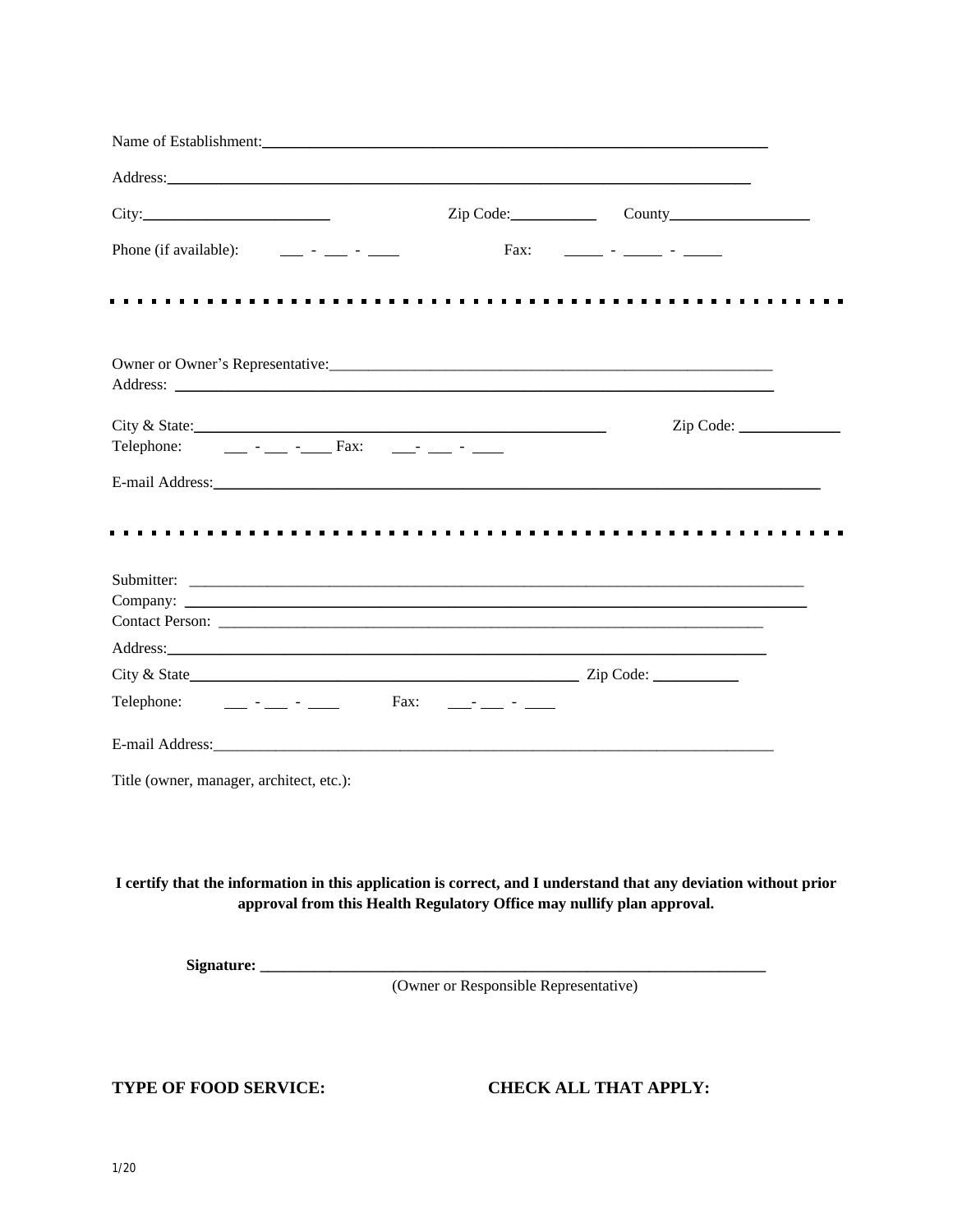| Restaurant                                                                                                                           | Sit Down Meals                                      | Buffet/Self Service         |
|--------------------------------------------------------------------------------------------------------------------------------------|-----------------------------------------------------|-----------------------------|
|                                                                                                                                      |                                                     | Sit-down meals              |
| Food Stand                                                                                                                           | Take Out /Delivery                                  | <b>Outdoor Service</b>      |
| Drink Stand                                                                                                                          | Catering                                            | Full Service Bar            |
| Commissary                                                                                                                           | Single-service (disposable):<br>Glassware<br>Plates | Silverware                  |
| Meat Market                                                                                                                          |                                                     |                             |
|                                                                                                                                      | Multi-use (reusable):<br>Glassware<br>Plates        | Silverware                  |
| Indicate any of the following highly susceptible populations that will be catered to or served:<br>Child Care Center<br>Nursing Home |                                                     | <b>Health Care Facility</b> |
| <b>Assisted Living Center</b>                                                                                                        | School with pre-school aged children                |                             |

## **Hours of Operation:**

|       |  | Sunday   Monday   Tuesday   Wednesday   Thursday   Friday   Saturday |  |  |
|-------|--|----------------------------------------------------------------------|--|--|
| Open  |  |                                                                      |  |  |
| Close |  |                                                                      |  |  |

## **Projected number of meals to be served:**

| <b>Breakfast</b> | Lunch | Dinner |
|------------------|-------|--------|
|                  |       |        |

| Number of indoor seats:               | Number of outdoor seats:   | Facility total square feet: |
|---------------------------------------|----------------------------|-----------------------------|
| Projected start date of construction: | Projected completion date: |                             |

Provide a copy of each person in charge's **Food Protection Certification** as required by North Carolina Food Code for each shift? Name of person(s) certified:

Does your food establishment have an Employee Health Policy?\_\_\_\_\_\_\_ Yes \_\_\_\_\_\_\_No

Will under cooked or raw beef, eggs, fish, lamb, milk, pork, poultry or shellfish be served?

\_\_\_\_\_\_\_ Yes \_\_\_\_\_\_\_ NoIf yes, show the consumer advisory on the menu submitted.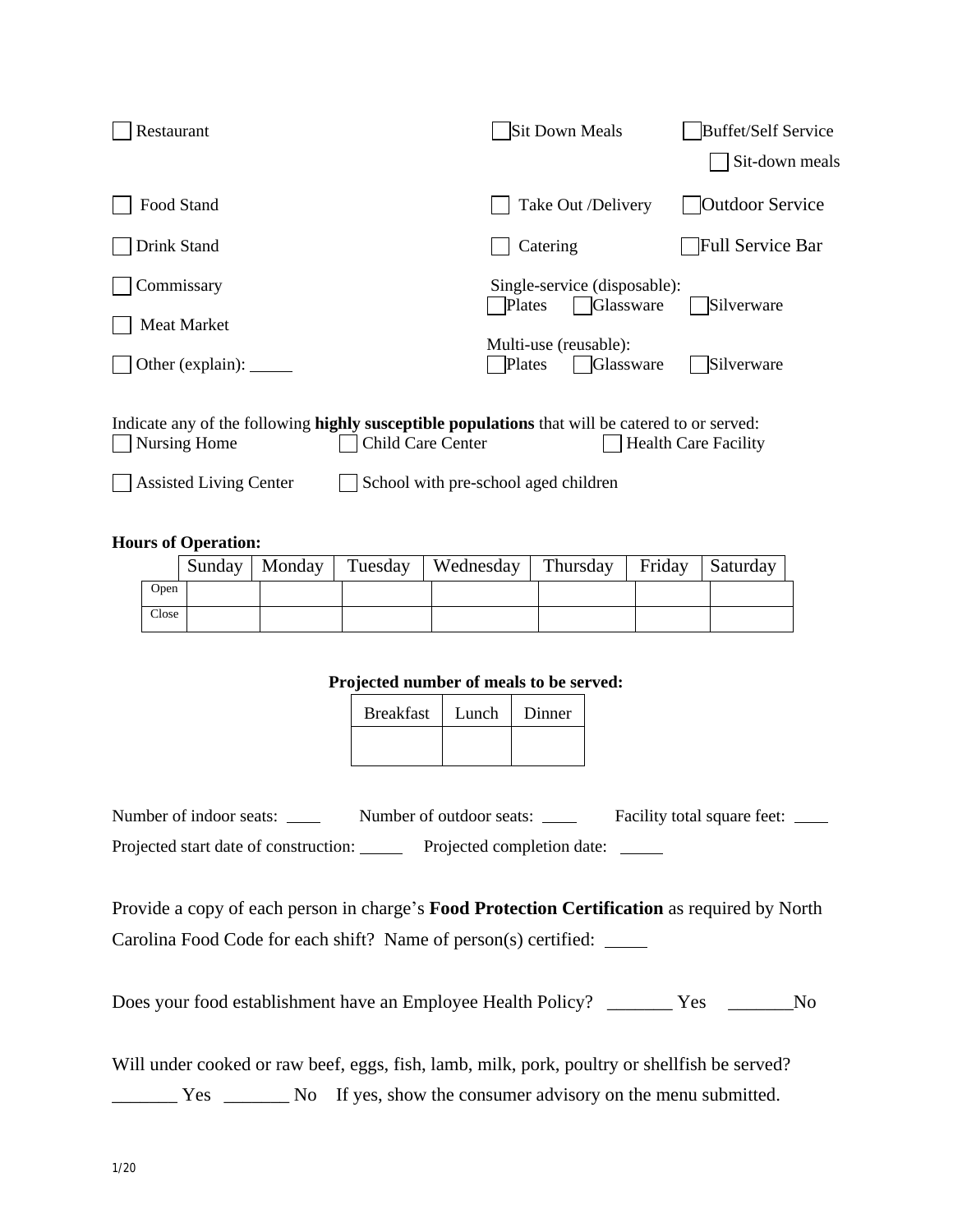## **COLD STORAGE**

Number of delivery of frozen food per week?

Number of delivery of refrigerated food per week?

Provide information of the amount of space allocated for cold storage:

Cubic-feet of reach-in cold storage: Cubic-feet of walk-in cold storage:-

Reach-in refrigerator storage: ft<sup>3</sup> Walk-in refrigerator storage: ft<sup>3</sup> Reach-in freezer storage:  $\frac{f_1^3}{2}$  Walk-in freezer storage:  $f^3$ 

Number of reach-in refrigerators and location: Number of reach-in freezers and location:

#### **DRY STORAGE**

Provide information on the frequency of deliveries and the expected gross volume that is to be delivered each time: \_

\_\_\_\_\_\_\_\_\_\_\_\_\_\_\_\_\_\_\_\_\_\_\_\_\_\_\_\_\_\_\_\_\_\_\_\_\_\_\_\_\_\_\_\_\_\_\_\_\_\_\_\_\_\_\_\_\_\_\_\_\_\_\_\_\_\_\_\_\_\_\_\_\_\_\_\_\_\_\_\_\_\_\_\_\_

 $\_$  , and the set of the set of the set of the set of the set of the set of the set of the set of the set of the set of the set of the set of the set of the set of the set of the set of the set of the set of the set of th

Identify the location that will be used for dry storage of food items: \_\_\_\_\_\_\_\_\_ Square feet of dry storage shelf space:  $\mathbf{f}^2$ 

## **FOOD HANDLING PROCEDURES**

**Explain the following with as much detail as possible. Provide descriptions of the specific areas of the kitchen and corresponding items on the plan where food will be handled.**

Explain the **handling procedures** for the following categories of food. Describe the process from receiving to service including:

- How the food will arrive (frozen, fresh, packaged, etc.)
- Where the food will be stored
- Where (specific pieces of equipment with their corresponding equipment schedule numbers) and how the food will be handled (washed, cut, marinated, breaded, cooked, etc.)
- When (time of day and frequency/day) food will be handled

**1. READY-TO-EAT FOOD HANDLING** (edible without additional preparation necessary, e.g., salads, cold sandwiches, raw molluscan shellfish)

\_\_\_\_\_\_\_\_\_\_\_\_\_\_\_\_\_\_\_\_\_\_\_\_\_\_\_\_\_\_\_\_\_\_\_\_\_\_\_\_\_\_\_\_\_\_\_\_\_\_\_\_\_\_\_\_\_\_\_\_\_\_\_\_\_\_\_\_\_\_\_\_\_\_\_\_\_\_\_\_\_\_\_\_\_ \_\_\_\_\_\_\_\_\_\_\_\_\_\_\_\_\_\_\_\_\_\_\_\_\_\_\_\_\_\_\_\_\_\_\_\_\_\_\_\_\_\_\_\_\_\_\_\_\_\_\_\_\_\_\_\_\_\_\_\_\_\_\_\_\_\_\_\_\_\_\_\_\_\_\_\_\_\_\_\_\_\_\_\_\_ \_\_\_\_\_\_\_\_\_\_\_\_\_\_\_\_\_\_\_\_\_\_\_\_\_\_\_\_\_\_\_\_\_\_\_\_\_\_\_\_\_\_\_\_\_\_\_\_\_\_\_\_\_\_\_\_\_\_\_\_\_\_\_\_\_\_\_\_\_\_\_\_\_\_\_\_\_\_\_\_\_\_\_\_\_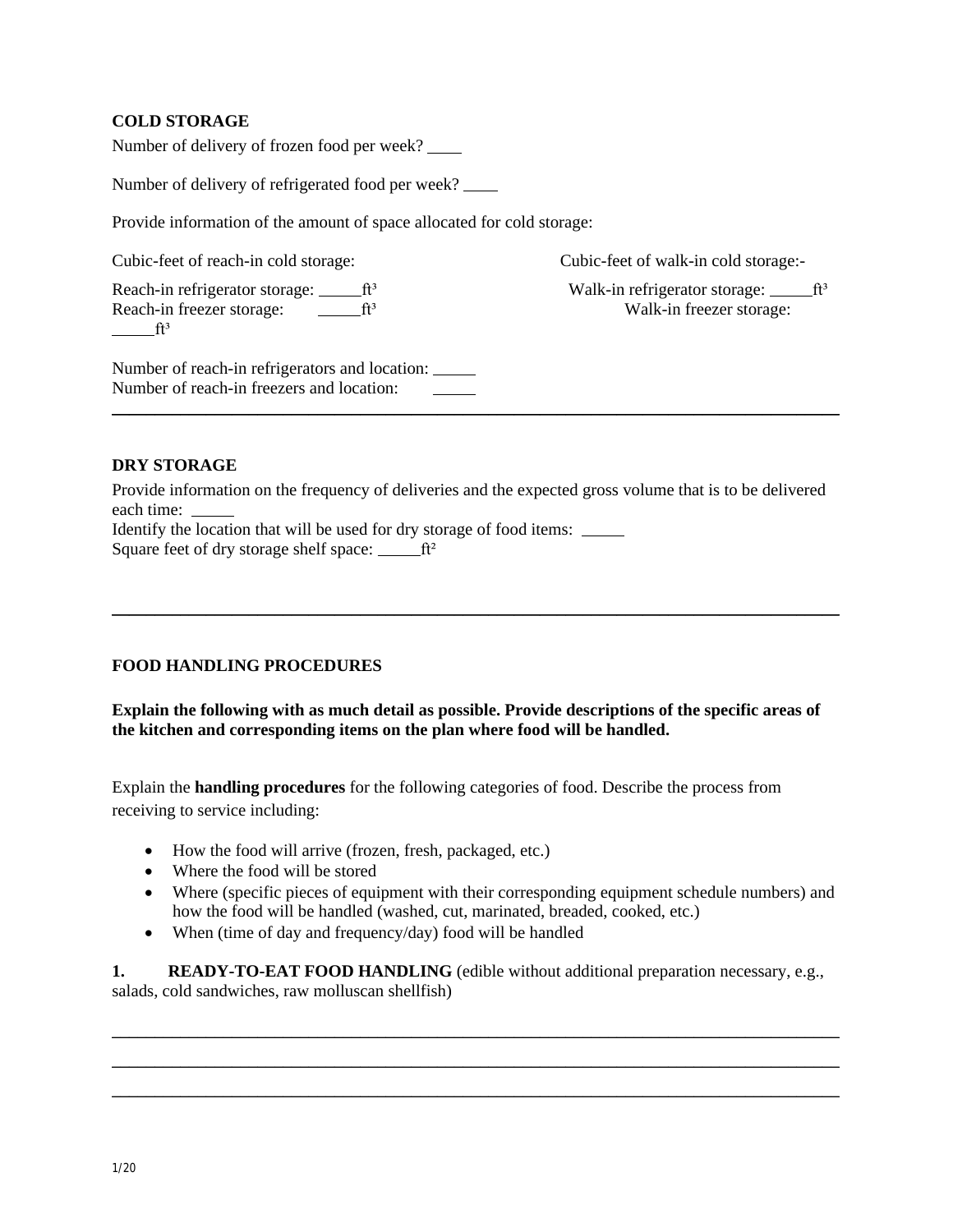## 2. PRODUCE HANDLING

## 3. POULTRY HANDLING

## 4. MEAT HANDLING

## 5. SEAFOOD HANDLING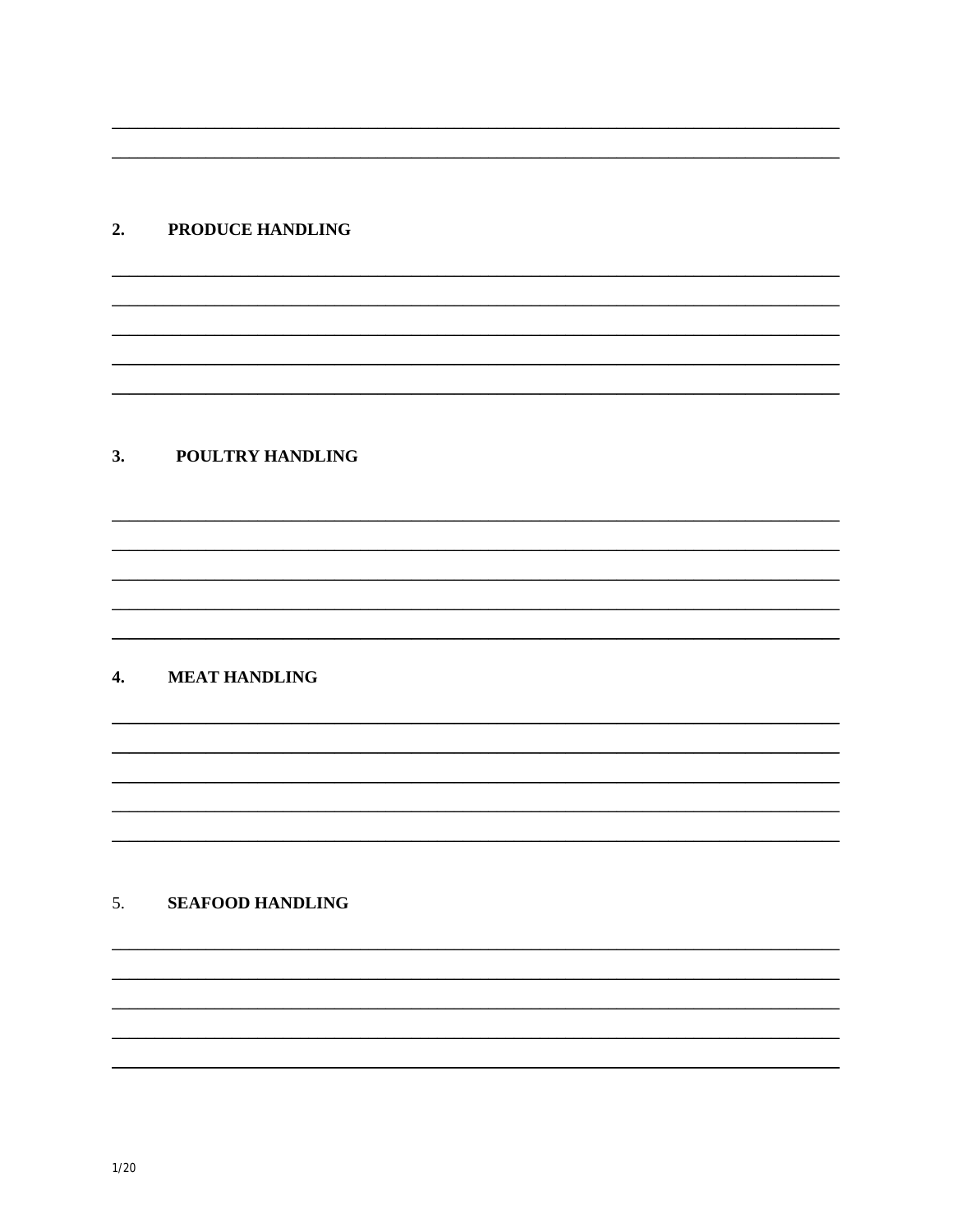Which menu items will be cooked and serve?\_\_\_\_\_

Which menu items will be hot held?

What type of temperature measuring device will be used?

| Indicate any <b>specialized processes</b> that will take place: (HACCP Plan Required)                                                                                                                                                                                                                                                                                                                                                                      |                                                                       |                                                  |  |  |  |  |  |
|------------------------------------------------------------------------------------------------------------------------------------------------------------------------------------------------------------------------------------------------------------------------------------------------------------------------------------------------------------------------------------------------------------------------------------------------------------|-----------------------------------------------------------------------|--------------------------------------------------|--|--|--|--|--|
| $\vert$ Curing<br>$\exists$ Smoking                                                                                                                                                                                                                                                                                                                                                                                                                        | $\sqrt{\phantom{a}}$ Acidification (sushi, etc.)<br>  Sprouting Beans | Reduced Oxygen Packaging (eg: Vacuum)<br>∣ Other |  |  |  |  |  |
| $\mathbf{E} = \mathbf{E} \cdot \mathbf{E} + \mathbf{E} \cdot \mathbf{E} + \mathbf{E} \cdot \mathbf{E} + \mathbf{E} \cdot \mathbf{E} + \mathbf{E} \cdot \mathbf{E} + \mathbf{E} \cdot \mathbf{E} + \mathbf{E} \cdot \mathbf{E} + \mathbf{E} \cdot \mathbf{E} + \mathbf{E} \cdot \mathbf{E} + \mathbf{E} \cdot \mathbf{E} + \mathbf{E} \cdot \mathbf{E} + \mathbf{E} \cdot \mathbf{E} + \mathbf{E} \cdot \mathbf{E} + \mathbf{E} \cdot \mathbf{E} + \mathbf$ |                                                                       |                                                  |  |  |  |  |  |

Explain checked processes: **COOLING**

List all foods that will be cooked and cooled prior to service:

List all foods that will be cooled after hot holding:

Indicate by checking the appropriate boxes how cooked food will be cooled to 41°F (7°C) within 6 hours. If "Other" is checked indicate type of food:

| <b>Cooling Process</b> | Meat | Seafood | <b>Poultry</b> | Other |
|------------------------|------|---------|----------------|-------|
| <b>Shallow Pans</b>    |      |         |                |       |
| Ice Baths              |      |         |                |       |
| Rapid Chill            |      |         |                |       |

 $\_$  , and the set of the set of the set of the set of the set of the set of the set of the set of the set of the set of the set of the set of the set of the set of the set of the set of the set of the set of the set of th

## REHEATING:

How will reheated food to 165F for hot holding be done rapidly and within 2 hours?

List all foods that will be cooked, cooled, and reheated prior to service.

## **THAWING**

Indicate by checking the appropriate boxes how food in each category will be thawed. If "Other" is checked indicate type of food:

| <b>Thawing Process</b>                               | <b>Meat</b> | <b>Seafood</b> | <b>Poultry</b> | Other |
|------------------------------------------------------|-------------|----------------|----------------|-------|
| Refrigeration                                        |             |                |                |       |
| Running Water less than $70^0$ F (21 <sup>0</sup> C) |             |                |                |       |
| Cooked Frozen                                        |             |                |                |       |
| Microwave                                            |             |                |                |       |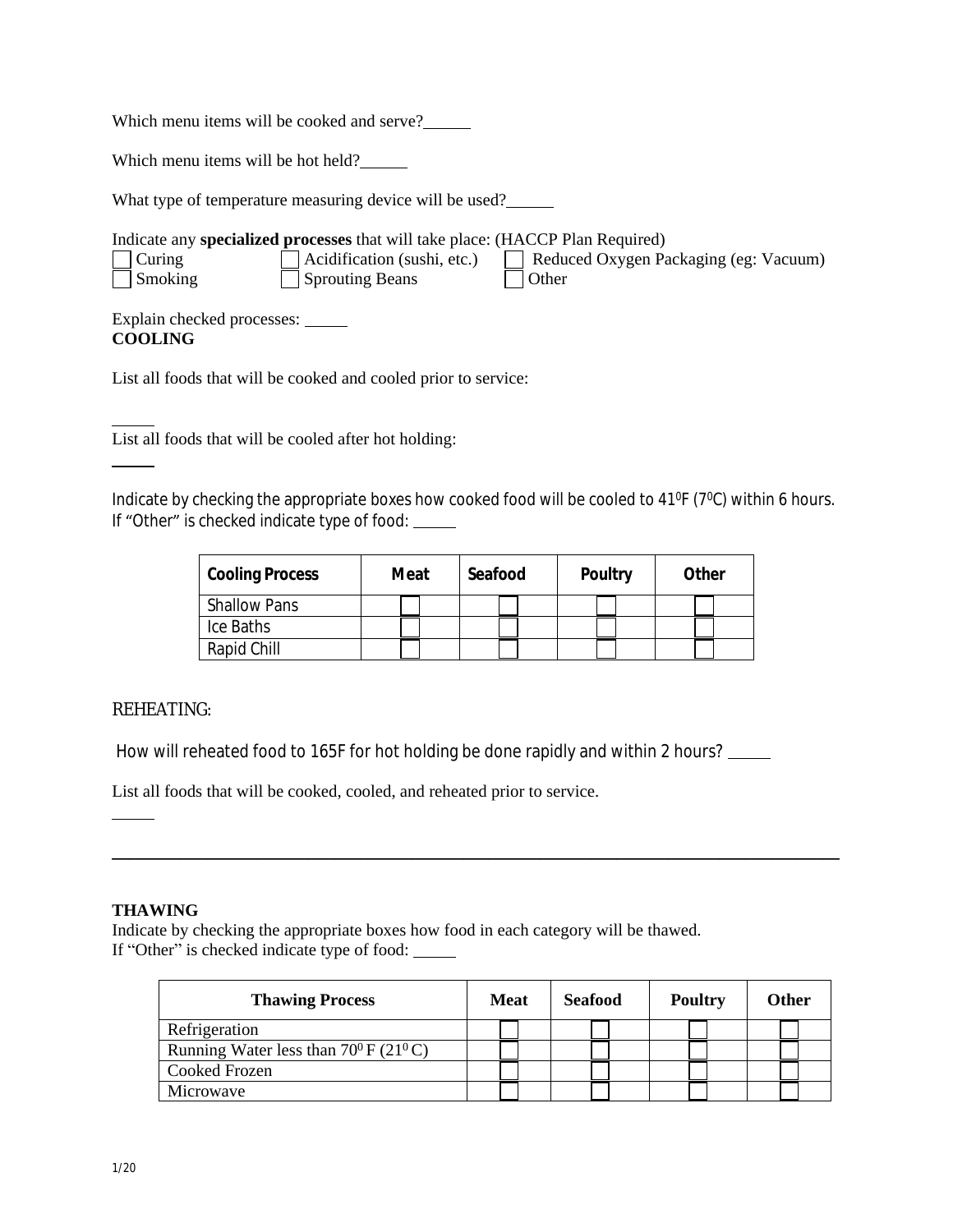## **FINISH SCHEDULE**

Indicate floor, wall and ceiling finishes (e.g., quarry tile, epoxy, stainless steel, and vinyl coated acoustic

| Area                        | <b>Floor</b> | <b>Base</b> | <b>Walls</b> | <b>Ceiling</b> |
|-----------------------------|--------------|-------------|--------------|----------------|
| Kitchen                     |              |             |              |                |
| Bar                         |              |             |              |                |
| Food Storage                |              |             |              |                |
| Dry Storage                 |              |             |              |                |
| <b>Toilet Rooms</b>         |              |             |              |                |
| Dressing Rooms              |              |             |              |                |
| Garbage & Refuse<br>Storage |              |             |              |                |
| Service Sink                |              |             |              |                |
| Other                       |              |             |              |                |
| Other                       |              |             |              |                |

## **WATER SUPPLY - SEWAGE**

1. Is water supply: Municipal  $\Box$  Well Is sewer: Municipal Septic  $\Box$ 

| ۷. |  |  | Will ice: be made on premises or purchased |
|----|--|--|--------------------------------------------|
|----|--|--|--------------------------------------------|

- 3. Water heater:
	- Tank type:
		- a. Manufacturer and model:
		- b. Storage capacity: gallons
			- Electric water heater:  $\frac{1}{\sqrt{2\pi}}$  kilowatts (kW)
			- Gas water heater: \_\_\_\_\_\_ BTU's
		- c. Water heater recovery rate (gallons per hour at 80°F temperature rise): \_\_\_\_\_ GPH

**(See Water Heater Calculator on the Plan Review Unit website to calculate recovery rate needed)**

- Tankless:
	- a. Manufacturer and model:

b.Quantity of tankless water heaters:

**(See Water Heater Calculator on the Plan Review Unit website to calculate number of tankless water heaters needed)**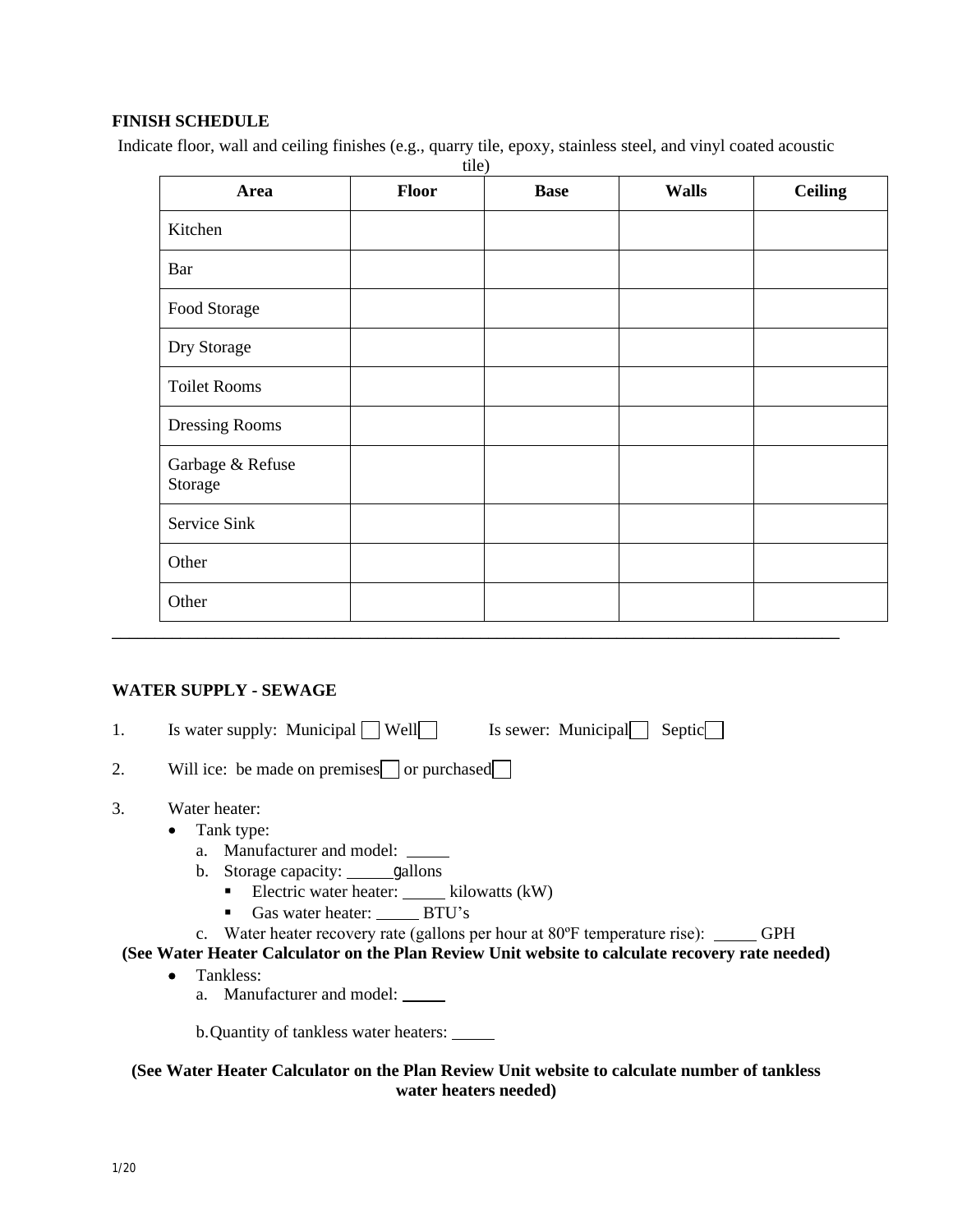4. Check the appropriate box indicating equipment drains:

|                          | <b>Indirect Waste</b> |                  |                    | <b>Direct Waste</b> |
|--------------------------|-----------------------|------------------|--------------------|---------------------|
| <b>Plumbing Fixtures</b> | <b>Floor sink</b>     | <b>Hub Drain</b> | <b>Floor Drain</b> |                     |
| <b>Warewashing Sink</b>  |                       |                  |                    |                     |
| Prep Sinks               |                       |                  |                    |                     |
| Handwashing Sinks        |                       |                  |                    |                     |
| Warewashing Machine      |                       |                  |                    |                     |
| Ice Machine              |                       |                  |                    |                     |
| Garbage Disposal         |                       |                  |                    |                     |
| Dipper Well              |                       |                  |                    |                     |
| Refrigeration            |                       |                  |                    |                     |
| <b>Steam Table</b>       |                       |                  |                    |                     |
| Other                    |                       |                  |                    |                     |
| Other                    |                       |                  |                    |                     |

## **WAREWASHING EQUIPMENT**

**Select which type of warewashing will be used:** Manual Mechanical (Dish Machine)

\_\_\_\_\_\_\_\_\_\_\_\_\_\_\_\_\_\_\_\_\_\_\_\_\_\_\_\_\_\_\_\_\_\_\_\_\_\_\_\_\_\_\_\_\_\_\_\_\_\_\_\_\_\_\_\_\_\_\_\_\_\_\_\_\_\_\_\_\_\_\_\_\_\_\_\_\_\_\_\_\_\_\_\_\_

#### **a. Manual Warewashing**

- 1. Number of compartments in sink
- 2. Size of sink compartments (inches): Length: Width: Depth: Depth:
- 3. What type of sanitizer will be used?

|  |  | Chlorine:     Iodine:     Quaternary Ammonium: | Hot Water: | $\Box$ Other (specify): |
|--|--|------------------------------------------------|------------|-------------------------|
|--|--|------------------------------------------------|------------|-------------------------|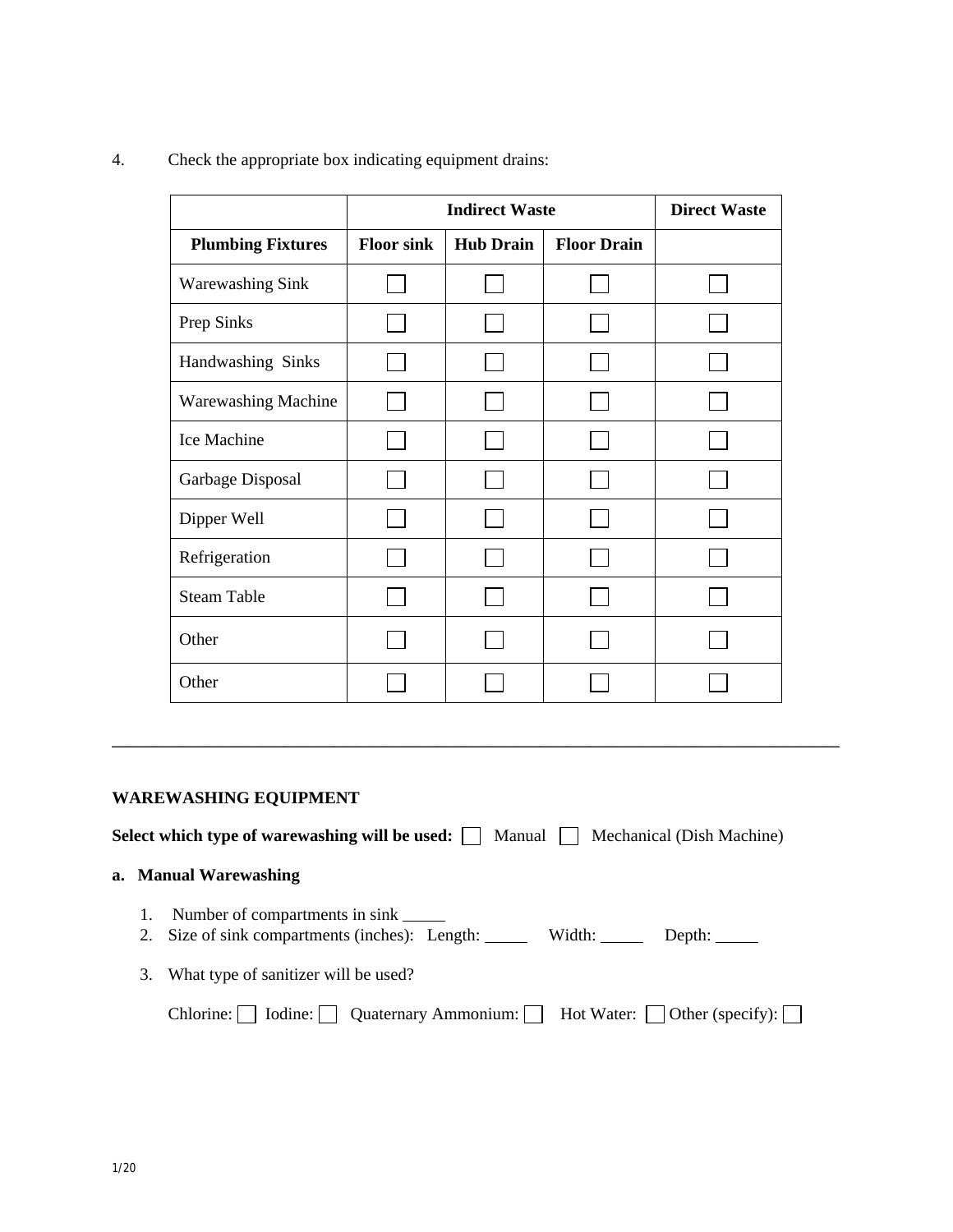#### **b. Mechanical Warewashing**

- 1. Will a warewashing machine be used?  $Yes \n\begin{bmatrix} \n\end{bmatrix} \nNo \n\begin{bmatrix} \n\end{bmatrix}$ Warewashing machine manufacturer and model: \_\_\_\_\_
- 2. Type of sanitization: Hot water  $(180^{\circ}F)$  Chemical

## **c. General**

- 1. Describe how cooking equipment, cutting boards, slicers, counter tops and other food contact surfaces that cannot be submerged in sinks or put through a dishwasher will be cleaned and sanitized:
- 2. Describe location and type (drainboards, wall-mounted or overhead shelves, stationary or portable racks) of air drying space:

Square feet of air drying space:  $f^2$ 

3. How will equipment large equipment (deep fryers, prep tables, refrigeration units, grills) be cleaned? \_\_\_\_\_\_\_\_

 $\_$  , and the set of the set of the set of the set of the set of the set of the set of the set of the set of the set of the set of the set of the set of the set of the set of the set of the set of the set of the set of th

\_\_\_\_\_\_\_\_\_\_\_\_\_\_\_\_\_\_\_\_\_\_\_\_\_\_\_\_\_\_\_\_\_\_\_\_\_\_\_\_\_\_\_\_\_\_\_\_\_\_\_\_\_\_\_\_\_\_\_\_\_\_\_\_\_\_\_\_\_\_\_\_\_\_\_\_\_\_\_\_\_\_\_\_\_

\_\_\_\_\_\_\_\_\_\_\_\_\_\_\_\_\_\_\_\_\_\_\_\_\_\_\_\_\_\_\_\_\_\_\_\_\_\_\_\_\_\_\_\_\_\_\_\_\_\_\_\_\_\_\_\_\_\_\_\_\_\_\_\_\_\_\_\_\_\_\_\_\_\_\_\_\_\_\_\_\_\_\_\_\_

#### **HANDWASHING**

Indicate number and location of handwashing sinks in the kitchen/prep and dish area:

## **EMPLOYEE ACCOMMODATIONS**

Indicate location for storing employees' personal items:

Indicate location for employee food and drinks:

## **REFUSE AND RECYCLABLES**

| 1. Will refuse be stored inside?                                      | $Yes \mid No \mid$ |
|-----------------------------------------------------------------------|--------------------|
| If yes, where $\_\_\_\_\_\_\_\_\_\$                                   |                    |
| 2. Provision for refuse disposal: Dumpster   Compactor                |                    |
| 3. Provision for cleaning dumpster/compactor: On-site $\Box$ Off-site |                    |

If off-site cleaning, provide name of cleaning contractor:

4. Describe location for storage of recyclables: (cooking grease, cardboard, glass, etc.):